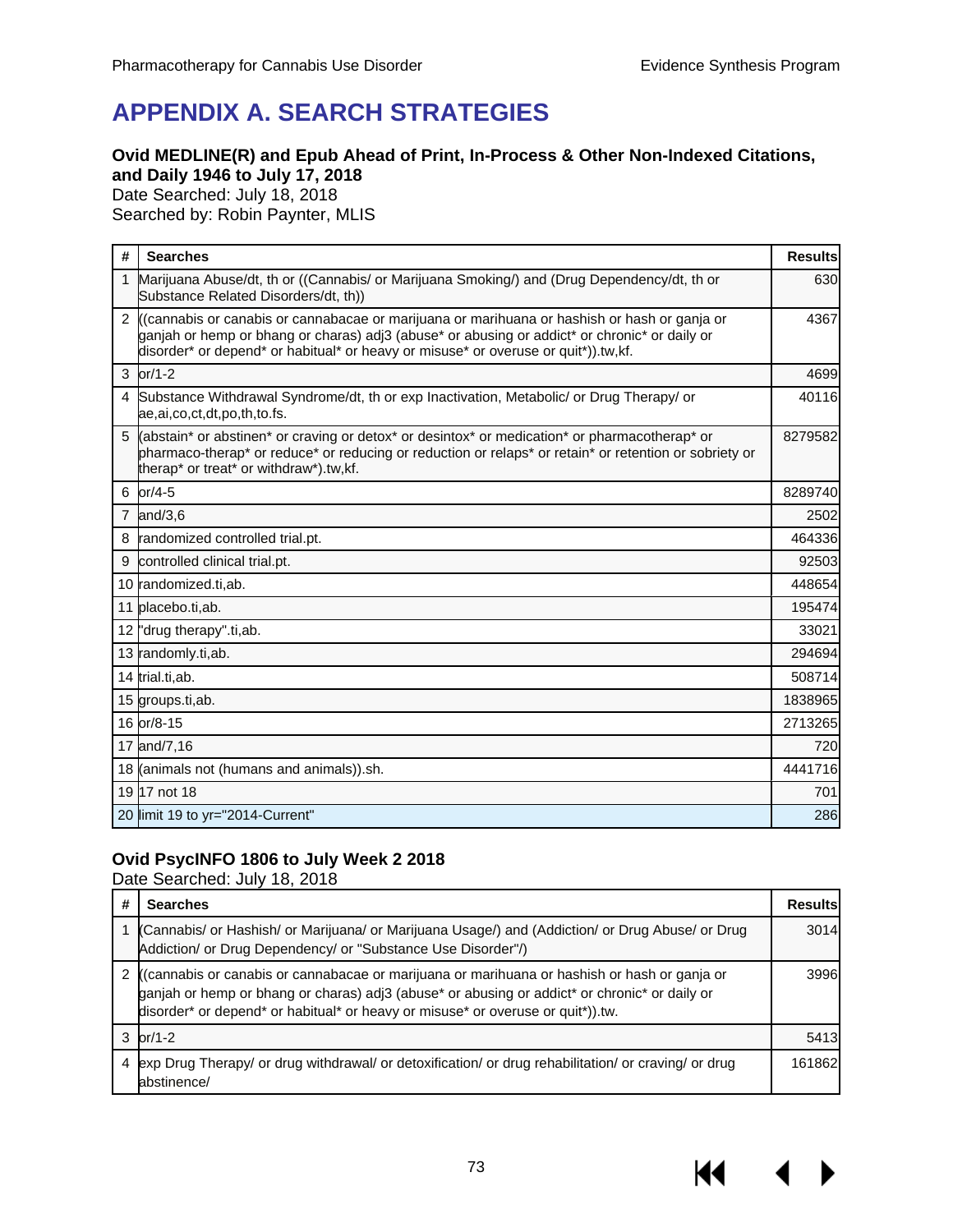| 5 | (abstain* or abstinen* or craving or detox* or desintox* or "drug therap*" or medication* or<br>pharmacotherap* or pharmaco-therap* or reduce* or reducing or reduction or relaps* or retain* or<br>retention or sobriety or "substance withdrawal syndrome" or therap* or treat* or withdraw*).tw. | 1228340 |
|---|-----------------------------------------------------------------------------------------------------------------------------------------------------------------------------------------------------------------------------------------------------------------------------------------------------|---------|
|   | 6 $or/4-5$                                                                                                                                                                                                                                                                                          | 1241264 |
| 7 | and/3.6                                                                                                                                                                                                                                                                                             | 2835    |
| 8 | Treatment Effectiveness Evaluation/ or exp Treatment Outcomes/ or Placebo/ or Followup Studies/                                                                                                                                                                                                     | 71506   |
| 9 | ((placebo* or random* or comparative or clinical) adj3 trial*) or (research adj3 design) or ((evaluat* or<br>prospect*) adj3 stud*) or ((singl* or doubl* or trebl* or tripl*) adj3 (blind* or mask*))).ti,ab.                                                                                      | 182379  |
|   | 10 $\frac{\text{or}}{\text{8-9}}$                                                                                                                                                                                                                                                                   | 237297  |
|   | 11 and/7,10                                                                                                                                                                                                                                                                                         | 534     |
|   | 12 limit 11 to yr="2014 - Current"                                                                                                                                                                                                                                                                  | 199     |

### **Ovid EBM Reviews Cochrane Central Register of Controlled Trials June 2018, Cochrane Database of Systematic Reviews 2005 to July 11, 2018 Database of Abstracts of Reviews of Effects 1st Quarter 2016 Health Technology Assessment 4th Quarter 2016**

Date Searched: July 18, 2018

| # | <b>Searches</b>                                                                                                                                                                                                                                                                                       | <b>Results</b> |
|---|-------------------------------------------------------------------------------------------------------------------------------------------------------------------------------------------------------------------------------------------------------------------------------------------------------|----------------|
|   | ((cannabis or canabis or cannabacae or marijuana or marihuana or hashish or hash or ganja or<br>ganjah or hemp or bhang or charas) adj3 (abuse* or abusing or addict* or chronic* or daily or<br>disorder* or depend* or habitual* or heavy or misuse* or overuse or quit*)).tw.                      | 774            |
|   | (abstain* or abstinen* or craving or detox* or desintox* or "drug therap*" or medication* or<br>pharmacotherap* or pharmaco-therap* or reduce* or reducing or reduction or relaps* or retain* or<br>retention or sobriety or therap <sup>*</sup> or treat <sup>*</sup> or withdraw <sup>*</sup> ).tw. | 824767         |
|   | 1 and 2                                                                                                                                                                                                                                                                                               | 639            |
| 4 | limit 3 to yr="2014 - Current" [Limit not valid in DARE; records were retained]                                                                                                                                                                                                                       | 297            |

## **ClinicalTrials.gov**

#### Date Searched: July 18, 2018

( cannabis OR canabis or marijuana OR marihuana OR hashish OR hash OR ganja OR ganjah OR hemp OR bhang OR charas ) AND ( abuse\* OR abusing OR addict\* OR chronic\* OR daily OR disorder\* OR depend\* OR habitual\* OR heavy OR misuse\* OR overuse OR quit\* ) | ( cannabis OR canabis or marijuana OR marihuana OR hashish OR hash OR ganja OR ganjah OR hemp OR bhang OR charas ) | First posted from 01/01/2014 to 07/18/2018 = 92 studies

### **WHO ICTRP**

#### Date Searched: July 18, 2018

CONDITION: (cannabis OR canabis or marijuana OR marihuana OR hashish OR hash) AND (abuse\* OR abusing OR addict\* OR chronic\* OR daily OR disorder\* OR depend\* OR habitual\* OR heavy OR misuse\* OR overuse OR quit\*) INTERVENTION: ("drug therap\*" OR medication\* OR pharmacotherap\* OR pharmaco-therap\* OR therap\* OR treat\*) RECRUITMENT STATUS: ALL DATE OF REGISTRATION: 01/01/2018 and 18/07/2018 = 53 results

### **Open Trials**

Date Searched: July 18, 2018

CONDITION: (cannabis OR canabis OR marijuana OR marihuana OR hashish OR hash) REGISTRATION PERIOD START DATE: 01/01/2014

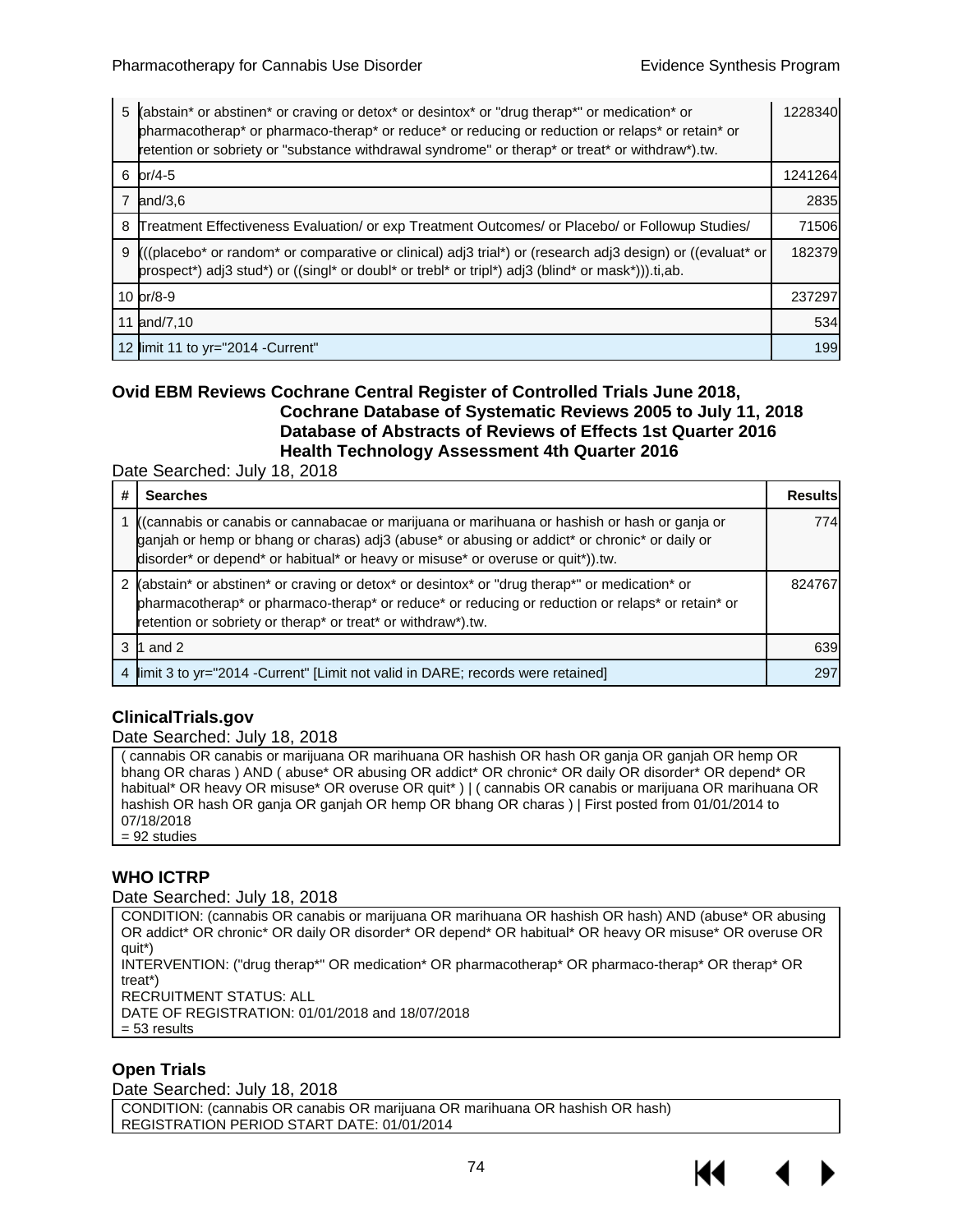# **APPENDIX B. STUDY SELECTION**

## **Inclusion codes, code definitions, and criteria**

1. Is the population made up of non-pregnant/non-postpartum adolescents and/or adults with known or suspected cannabis use disorder?

Yes " Proceed to 2. No " STOP. **Code X1** *(Excluded population)* 

2. Does the intervention include pharmacotherapy to treat cannabis use disorder? *Exclude: Pharmacotherapies intended to treat comorbid substance dependence (eg, stimulants, alcohol or heroin) rather than cannabis use.* 

Yes " Proceed to 3. No " STOP. **Code X2** *(Not relevant to topic)* 

3. Is the study design a randomized controlled trial with follow-up of 4 weeks or longer (unless the outcome being examined is withdrawal, in which case shorter studies are acceptable)?

Yes " Proceed to 4. No " STOP. **Code X3** (*Excluded study design or publication type)* 

*Exclude: Narrative or non-systematic review; opinion/editorial; cross-sectional study; case report/case series; case-control; cohort study; conference proceeding Also exclude RCTs that compare dosage levels of the same drug, without a placebo group or other active comparator. Duration of less than 4 weeks for studies of abstinence/reduction in use.*

**Note:** Systematic reviews, meta-analyses, and other important background/discussion papers should be coded **B-X3**, followed by notes/keywords**.** 

*Examples*: B-X3 – SR, pearl references B-X3 – narrative review with good background B-X3 – useful for discussion B-X3 – conference proceeding potentially useful

4. Does the study measure cannabis abstinence and/or use by urinalysis and/or validated self-report scale (*ie*, TimeLine Follow Back, ASI, ASSIST, DAST, SCID, DIS, MINI, results of diagnostic interviews)? AND/OR Does it measure withdrawal with validated measures (*eg*, Cannabis Withdrawal Scale, Drug Effects Questionnaire (DEQ), Marijuana Withdrawal Checklist (MWC); Marijuana Craving Questionnaire± Short Form (MCQ-SF)).

Yes " Proceed to 5.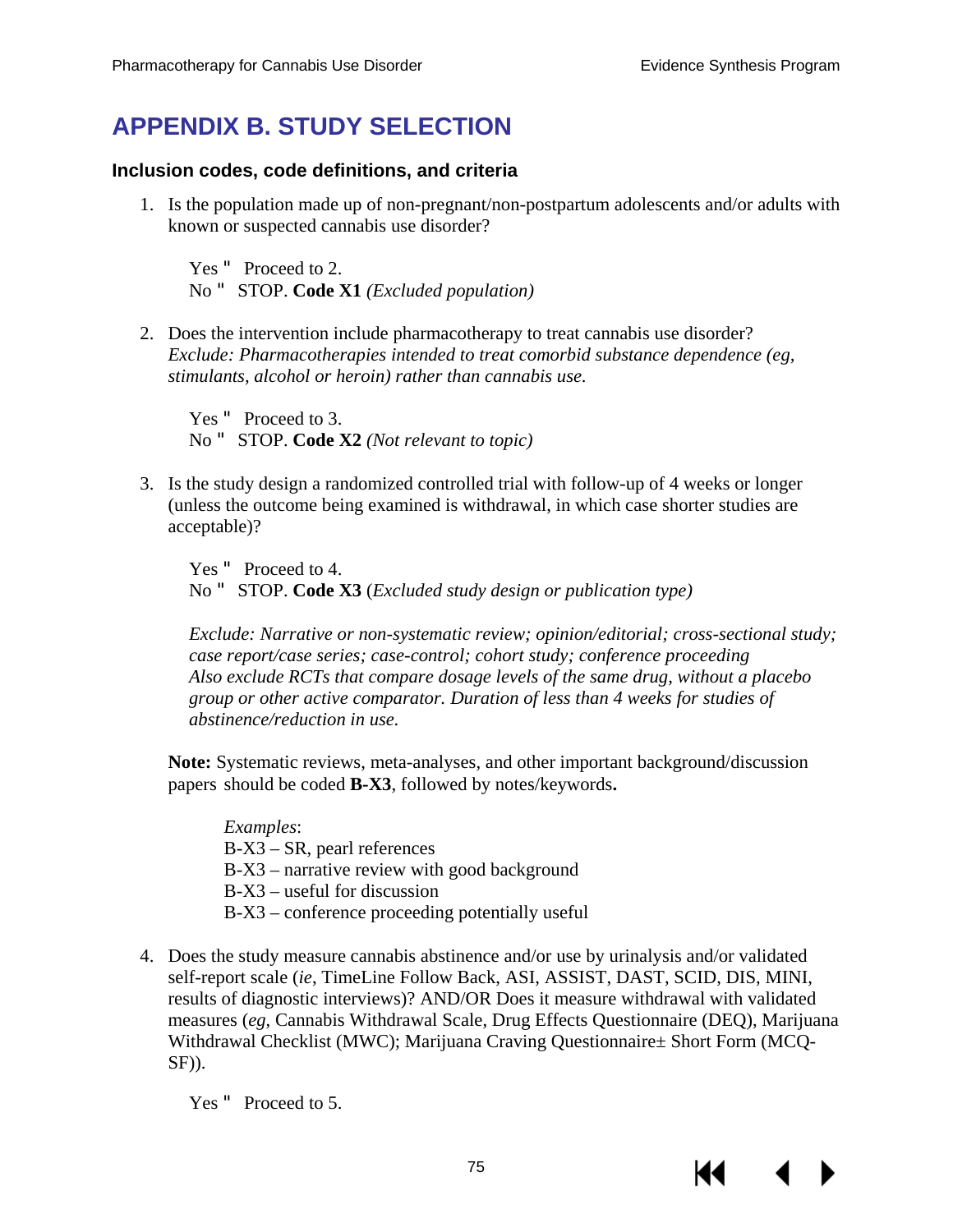No " STOP. **Code X4** *(No outcomes of interest)*

*Note: We will not analyze the following outcomes:* 

- Outcomes with lack of clinical implication (*eg,* brainwave Stroop)
- 5. Do all study arms receive identical treatment with the exception of the medication being tested? For example, if the active arm receives psychotherapy, the comparator arm should receive an identical form of psychotherapy with the same frequency and level of intensity as the primary arm.

Yes " Proceed to 6. No " STOP. **Code X5** (*Unbalanced study design*)

6. Does the comparator arm consist of another active medication for treating cannabis use disorder?

Yes " **Code H2H.** Proceed to 7. No " **Code RCT.** Proceed to 7.

7. Enter the medication(s) being tested.

К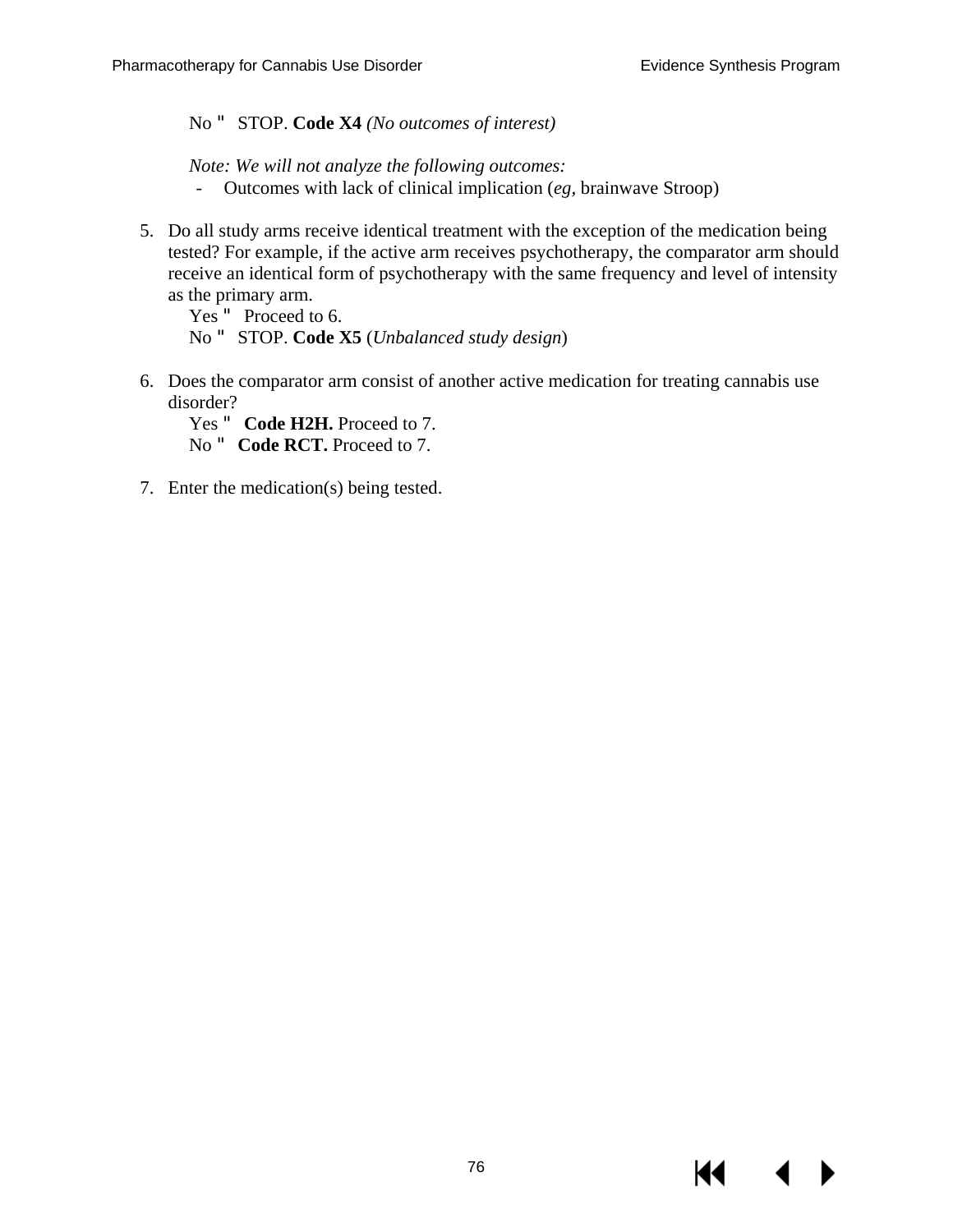# **APPENDIX C. QUALITY ASSESSMENT CRITERIA**

| <b>Domain</b>                               | Criteria <sup>15</sup>                                                                       |  |
|---------------------------------------------|----------------------------------------------------------------------------------------------|--|
| Sequence generation                         | Was the allocation sequence adequately generated?                                            |  |
| Allocation concealment                      | Was allocation adequately concealed?                                                         |  |
| <b>Blinding</b>                             | Was knowledge of the allocated intervention adequately<br>prevented during the study?        |  |
| Incomplete outcome data                     | Were incomplete and missing outcome data adequately<br>addressed?                            |  |
| Selective outcome reporting                 | Are reports of the study free of suggestion of selective<br>outcome reporting?               |  |
| Other sources of bias                       | Was the study apparently free of other problems that<br>could put it at a high risk of bias? |  |
| Overall assessment of potential for<br>bias | Low/Unclear/High                                                                             |  |

|         | <b>Risk of Bias   Interpretation</b>                            | Within a Trial                                  |
|---------|-----------------------------------------------------------------|-------------------------------------------------|
| Low     | Bias, if present, is unlikely to alter the<br>results seriously | Low risk of bias for all key domains            |
| Unclear | A risk of bias that raises some doubt<br>about the results      | Low or unclear risk of bias for all key domains |
| High    | Bias may alter the results seriously                            | High risk of bias for one or more key domains   |

**K4**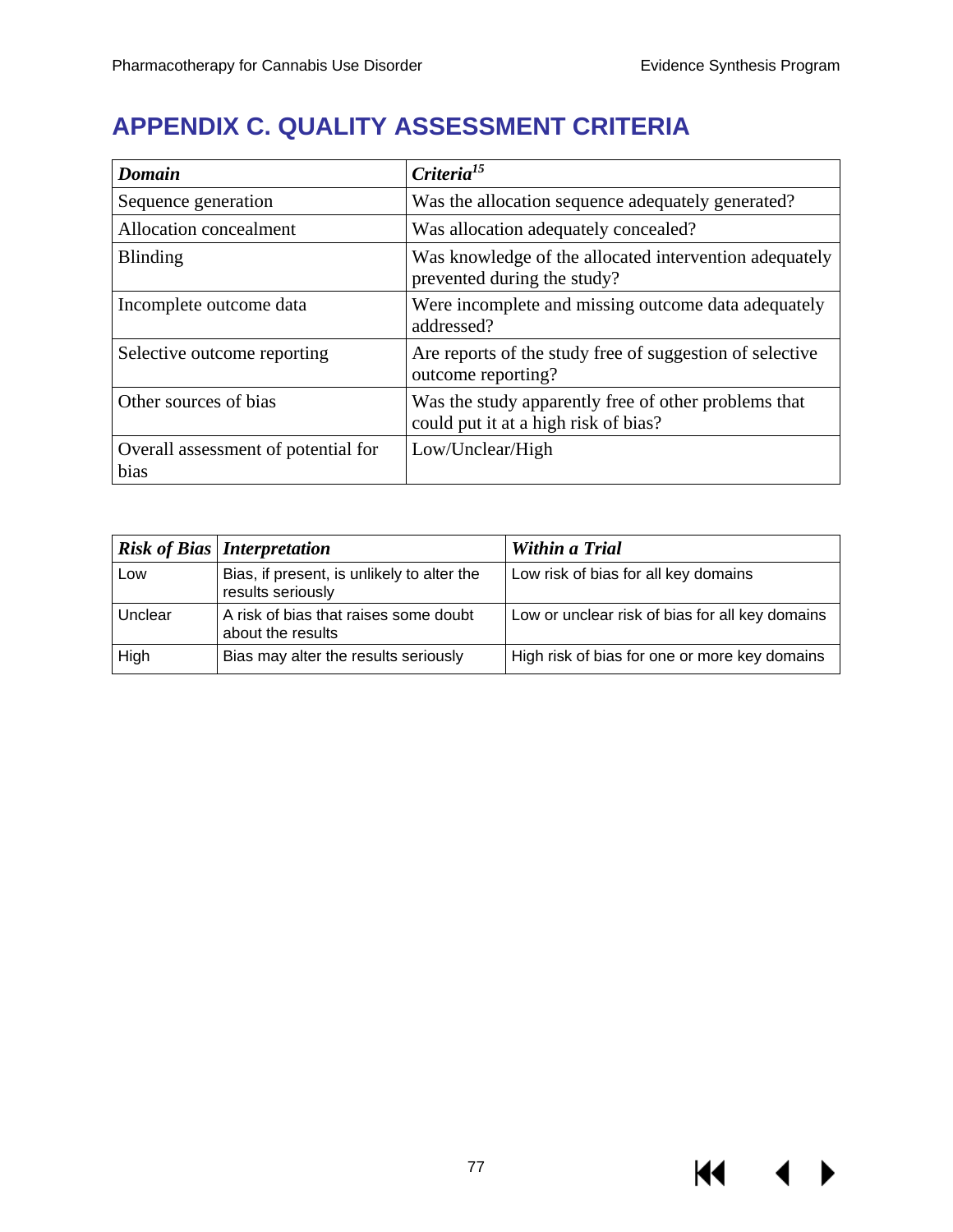# **APPENDIX D. QUALITY ASSESSMENT OF INCLUDED STUDIES**

| Author, year                                    | <b>Sequence</b><br>generation | <b>Allocation</b><br>concealment | <b>Blinding</b> | Incomplete<br>outcome data | <b>Selective outcome</b><br>reporting | <b>Other sources</b><br>of bias | <b>Risk of Bias</b> |
|-------------------------------------------------|-------------------------------|----------------------------------|-----------------|----------------------------|---------------------------------------|---------------------------------|---------------------|
| Allsop, 201434                                  | Yes                           | Yes                              | Yes             | Yes                        | Yes                                   | Yes                             | Low                 |
| Carpenter, 2009 <sup>21</sup>                   | Unclear                       | Yes                              | Yes             | Yes                        | Yes                                   | Yes                             | Low                 |
| Cornelius, 2010 <sup>20</sup>                   | Yes                           | Unclear                          | Yes             | Yes                        | Yes                                   | Yes                             | Low                 |
| Gray, 2012 <sup>38</sup>                        | Unclear                       | Yes                              | Yes             | Yes                        | <b>Yes</b>                            | Yes                             | Low                 |
| Gray, 2017 <sup>37</sup>                        | Yes                           | Yes                              | Yes             | Yes                        | Yes                                   | Yes                             | Low                 |
| Hill, 2017 <sup>32</sup>                        | Unclear                       | Unclear                          | Unclear         | Yes                        | Yes                                   | Yes                             | Unclear             |
| Johnston, 2014 <sup>27</sup>                    | Yes                           | Yes                              | Yes             | Yes                        | Yes                                   | Yes                             | Low                 |
| Levin, 2004 <sup>28</sup>                       | Unclear                       | Unclear                          | Unclear         | Unclear                    | Yes                                   | Unclear                         | High                |
| Levin, 2011 <sup>30</sup>                       | Yes                           | Yes                              | Yes             | Yes                        | Yes                                   | Yes                             | Low                 |
| Levin, 2013 <sup>19</sup>                       | Yes                           | Yes                              | Yes             | Unclear                    | Yes                                   | Yes                             | Low                 |
| Levin, 2016 <sup>31</sup>                       | Unclear                       | Unclear                          | Yes             | Yes                        | Yes                                   | Unclear                         | Unclear             |
| Mason, 2012 <sup>36</sup>                       | Yes                           | Yes                              | Yes             | Unclear                    | Yes                                   | Unclear                         | Unclear             |
| McRae-Clark, 2009 <sup>26</sup>                 | Yes                           | Unclear                          | Unclear         | Yes                        | Yes                                   | Unclear                         | Unclear             |
| McRae-Clark, 2010 <sup>29</sup>                 | Unclear                       | Unclear                          | Yes             | Unclear                    | Yes                                   | Yes                             | Unclear             |
| McRae-Clark, 2015 <sup>25</sup>                 | Yes                           | Yes                              | Yes             | Yes                        | Yes                                   | Yes                             | Low                 |
| McRae-Clark, 2016 <sup>18</sup>                 | Yes                           | Yes                              | Yes             | Yes                        | Yes                                   | Yes                             | Low                 |
| Miranda, 2017 <sup>35</sup>                     | Yes                           | Yes                              | Yes             | Yes                        | Yes                                   | Unclear                         | Unclear             |
| The Scripps<br>Research Institute <sup>39</sup> | Unclear                       | Unclear                          | Yes             | Unclear                    | Unclear                               | Unclear                         | Unclear             |
| Penetar, 2012 <sup>23</sup>                     | Unclear                       | Unclear                          | Yes             | Unclear                    | Unclear                               | <b>No</b>                       | High                |
| Schnell, 2014 <sup>24</sup>                     | Yes                           | Yes                              | <b>No</b>       | <b>No</b>                  | Yes                                   | <b>No</b>                       | High                |
| Sherman, 2017 <sup>40</sup>                     | Unclear                       | Unclear                          | Unclear         | No                         | Unclear                               | Unclear                         | High                |
| Trigo, 201833                                   | Unclear                       | Yes                              | Yes             | Unclear                    | Yes                                   | Yes                             | Unclear             |
| Weinstein, 2014 <sup>22</sup>                   | Unclear                       | Unclear                          | Yes             | Unclear                    | Yes                                   | No                              | High                |

Yes = adequately addressed; Unclear = unclear or not reported; No = not adequately addressed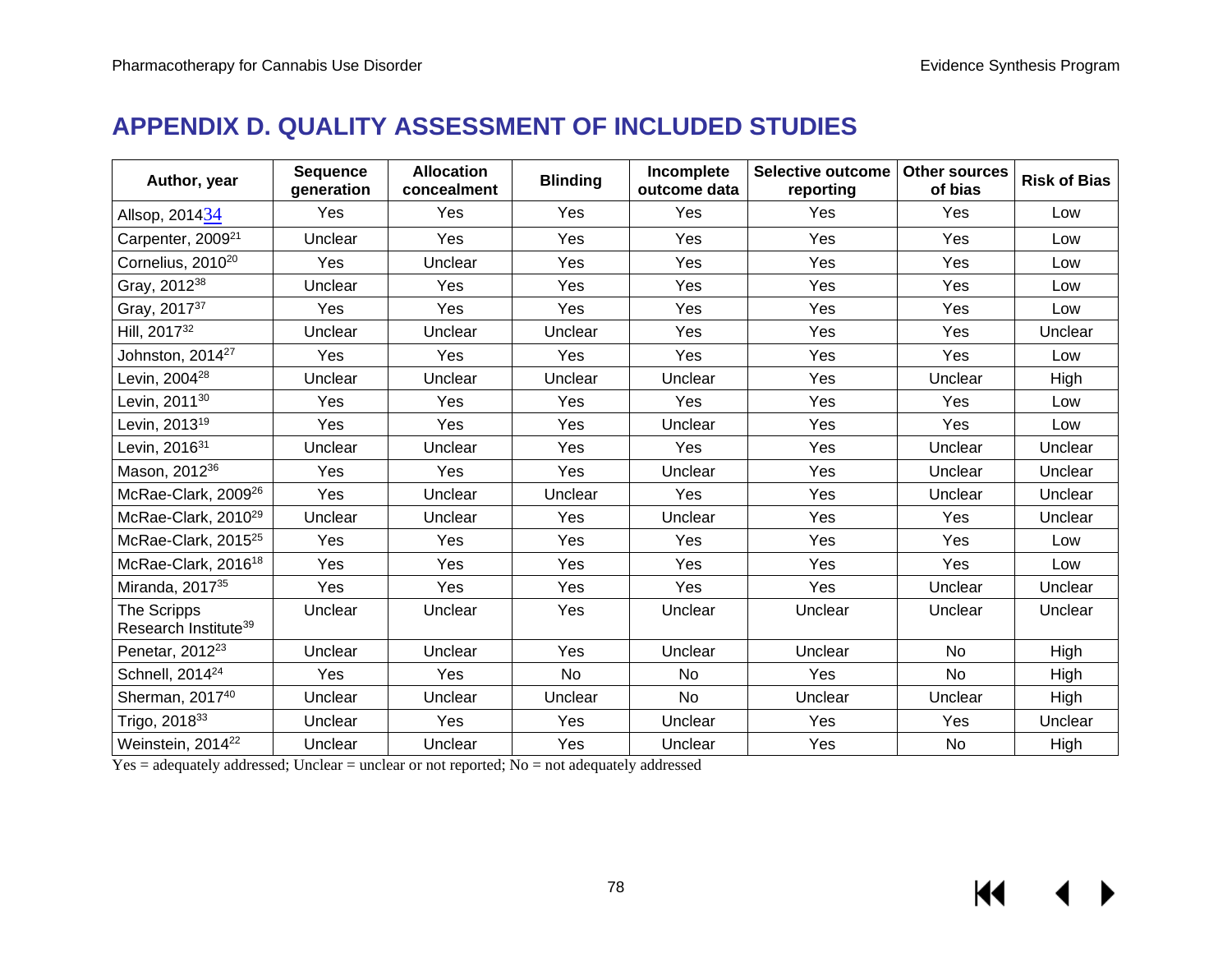# **APPENDIX E. PEER REVIEW**

| <b>Reviewer</b><br><b>Number</b>                                                                                                             | <b>Comment</b>                                                                                                                                                              | <b>Response</b>                            |  |  |  |
|----------------------------------------------------------------------------------------------------------------------------------------------|-----------------------------------------------------------------------------------------------------------------------------------------------------------------------------|--------------------------------------------|--|--|--|
|                                                                                                                                              | Are the objectives, scope, and methods for this review clearly described?                                                                                                   |                                            |  |  |  |
| 1                                                                                                                                            | Yes                                                                                                                                                                         | Thank you.                                 |  |  |  |
| 2                                                                                                                                            | Yes                                                                                                                                                                         | Thank you.                                 |  |  |  |
| 3                                                                                                                                            | Yes                                                                                                                                                                         | Thank you.                                 |  |  |  |
| 4                                                                                                                                            | Yes                                                                                                                                                                         | Thank you.                                 |  |  |  |
| 5                                                                                                                                            | Yes                                                                                                                                                                         | Thank you.                                 |  |  |  |
| 6                                                                                                                                            | Yes                                                                                                                                                                         | Thank you.                                 |  |  |  |
| $\overline{7}$                                                                                                                               | Yes                                                                                                                                                                         | Thank you.                                 |  |  |  |
| 8                                                                                                                                            | Yes                                                                                                                                                                         | Thank you.                                 |  |  |  |
|                                                                                                                                              | Is there any indication of bias in our synthesis of the evidence?                                                                                                           |                                            |  |  |  |
| 1                                                                                                                                            | No                                                                                                                                                                          | Thank you.                                 |  |  |  |
| $\overline{2}$                                                                                                                               | <b>No</b>                                                                                                                                                                   | Thank you.                                 |  |  |  |
| 3                                                                                                                                            | No. There does not appear to be bias based on<br>the study design, and information.                                                                                         | Thank you.                                 |  |  |  |
| 4                                                                                                                                            | <b>No</b>                                                                                                                                                                   | Thank you.                                 |  |  |  |
| 5                                                                                                                                            | No                                                                                                                                                                          | Thank you.                                 |  |  |  |
| 6                                                                                                                                            | No                                                                                                                                                                          | Thank you.                                 |  |  |  |
| 7                                                                                                                                            | <b>No</b>                                                                                                                                                                   | Thank you.                                 |  |  |  |
| 8                                                                                                                                            | <b>No</b>                                                                                                                                                                   | Thank you.                                 |  |  |  |
|                                                                                                                                              | Are there any published or unpublished studies that we may have overlooked?                                                                                                 |                                            |  |  |  |
| 1                                                                                                                                            | No                                                                                                                                                                          | Thank you.                                 |  |  |  |
| $\overline{2}$                                                                                                                               | No                                                                                                                                                                          | Thank you.                                 |  |  |  |
| 3                                                                                                                                            | No. I am not aware of any study that has been<br>overlooked, and the authors describe<br>inclusion/exclusion criteria well.                                                 | Thank you.                                 |  |  |  |
| 4                                                                                                                                            | No                                                                                                                                                                          | Thank you.                                 |  |  |  |
| 5                                                                                                                                            | No                                                                                                                                                                          | Thank you.                                 |  |  |  |
| 6                                                                                                                                            | No                                                                                                                                                                          | Thank you.                                 |  |  |  |
| $\overline{7}$                                                                                                                               | No                                                                                                                                                                          | Thank you.                                 |  |  |  |
| 8                                                                                                                                            | No                                                                                                                                                                          | Thank you.                                 |  |  |  |
| Additional suggestions or comments can be provided below. If applicable, please indicate the page<br>and line numbers from the draft report. |                                                                                                                                                                             |                                            |  |  |  |
| 1                                                                                                                                            | Overall comment: Would use terminology<br>"treatment dropout" rather than "treatment<br>withdrawal" so as not to risk confusion with<br>measurement of withdrawal symptoms. | Thank you. We have made this change.       |  |  |  |
| 1                                                                                                                                            | Page 7, line 14: Change "control" to "controlled."                                                                                                                          | Thank you, corrected.                      |  |  |  |
| $\mathbf{1}$                                                                                                                                 | Page 10, line 26: Physiologic dependence is NOT<br>required to make a diagnosis of cannabis use<br>disorder. See DSM-5 page 509.                                            | Changed to "consequences in daily living." |  |  |  |

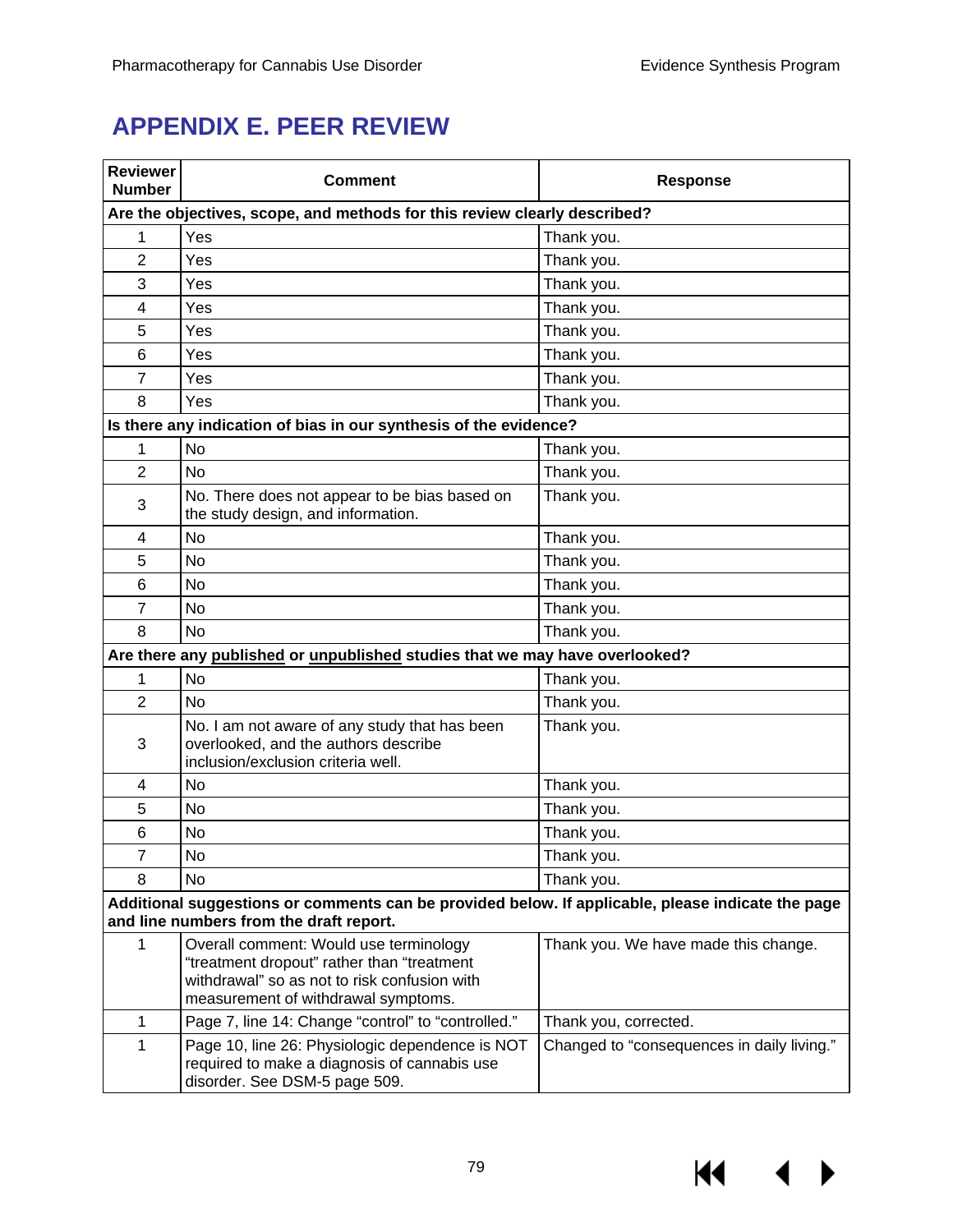| <b>Reviewer</b><br><b>Number</b> | <b>Comment</b>                                                                                                                                                                                                                                                                           | <b>Response</b>                                                                                                                                                                                                                                                           |  |
|----------------------------------|------------------------------------------------------------------------------------------------------------------------------------------------------------------------------------------------------------------------------------------------------------------------------------------|---------------------------------------------------------------------------------------------------------------------------------------------------------------------------------------------------------------------------------------------------------------------------|--|
| 1                                | Page 11, line 11: Check Drexler's title. What is<br>there does not seem to be correct.                                                                                                                                                                                                   | Thank you, corrected.                                                                                                                                                                                                                                                     |  |
| $\mathbf{1}$                     | Table 1 under "Outcomes," should "severe" be<br>changed to "serious?"                                                                                                                                                                                                                    | Yes - I think this may be discipline specific;<br>however, we have changed all instances of<br>"severe adverse events" to "serious<br>adverse events."                                                                                                                    |  |
| $\mathbf{1}$                     | Page 16, line 35: Presumably, the THC levels<br>referred to here are urinary THC. This point should<br>be explicitly stated.                                                                                                                                                             | Thank you, we added "urinary" for clarity.                                                                                                                                                                                                                                |  |
| $\mathbf{1}$                     | Page 20, line 27: Add "evidence" after "strength."                                                                                                                                                                                                                                       | Thank you, added.                                                                                                                                                                                                                                                         |  |
| 1                                | Page 20, line 30: Change "a" to "across."                                                                                                                                                                                                                                                | Thank you, this has been changed.                                                                                                                                                                                                                                         |  |
| 1                                | Page 21, line 38: Should "severe" be changed to<br>"serious?" Same question for Table 3 and Table 5,<br>possibly elsewhere.                                                                                                                                                              | Yes - I think this may be discipline specific;<br>however, we have changed all instances of<br>"severe adverse events" to "serious<br>adverse events."                                                                                                                    |  |
| $\mathbf{1}$                     | Page 46, line 25: Awkward wording. Rewrite.                                                                                                                                                                                                                                              | changed                                                                                                                                                                                                                                                                   |  |
| 1                                | Page 47, line 42: Specify urinary cannabinoid<br>levels                                                                                                                                                                                                                                  | Added "urinary"                                                                                                                                                                                                                                                           |  |
| $\mathbf{1}$                     | Page 52, line 43: Specify urinary cannabinoid<br>levels.                                                                                                                                                                                                                                 | Added "urinary"                                                                                                                                                                                                                                                           |  |
| $\mathbf{1}$                     | Page 54, lines 26-28: This summary seems far too<br>critical of the methods and outcomes reporting of<br>the gabapentin study. It may be that lumping<br>gabapentin with topiramate as anticonvulsants<br>obscures the findings with gabapentin.                                         | Thank you. We've revised the summary to<br>read," However, there were only 2 small<br>unclear ROB trials" the gabapentin study<br>was an unclear ROB study with N=50, so<br>alone would result in insufficient SOE.                                                       |  |
| $\mathbf{1}$                     | Page 54, lines 30-36: Gabapentin was found to<br>reduce withdrawal symptoms. Why is that finding<br>not mentioned here? It may be that lumping<br>gabapentin with topiramate as anticonvulsants<br>obscures the findings with gabapentin.                                                | Thank you. This is because the study<br>examining gabapentin had a sample size of<br>50 and was determined by dual review to<br>be unclear ROB. Alone, this small study<br>provides insufficient evidence on the use of<br>gabapentin to mitigate withdrawal<br>symptoms. |  |
| $\mathbf{1}$                     | Page 55, Limitations: It may be worth mentioning<br>the limitations in interpreting quantitative urine<br>THC metabolite levels. If not mentioned, readers<br>may assume that urinary levels are somehow<br>superior to self-report or perhaps a reliable,<br>objective outcome measure. | Thank you. We have revised this statement<br>to include additional concerns related to the<br>interpretation of THC metabolite levels.                                                                                                                                    |  |
| $\mathbf{1}$                     | Page 58, line 28: Is this p-value correct? It does<br>not indicate significance.                                                                                                                                                                                                         | Thank you - great catch! It should be<br>0.024. We have corrected it.                                                                                                                                                                                                     |  |
| $\mathbf{1}$                     | Page 58, line 38: Is this p-value correct? It does<br>not indicate significance.                                                                                                                                                                                                         | Another great catch. We have corrected it<br>to 0.022. Thank you!                                                                                                                                                                                                         |  |
| $\overline{2}$                   | The present systematic review provides a needed<br>comprehensive summary of a generally limited<br>literature. Below are some minor comments for<br>authors to consider:<br>1. Consider asking the expert panelists to review<br>their affiliations (e.g., see at least two individuals  | Thank you. We have confirmed affiliations<br>with those authors.                                                                                                                                                                                                          |  |

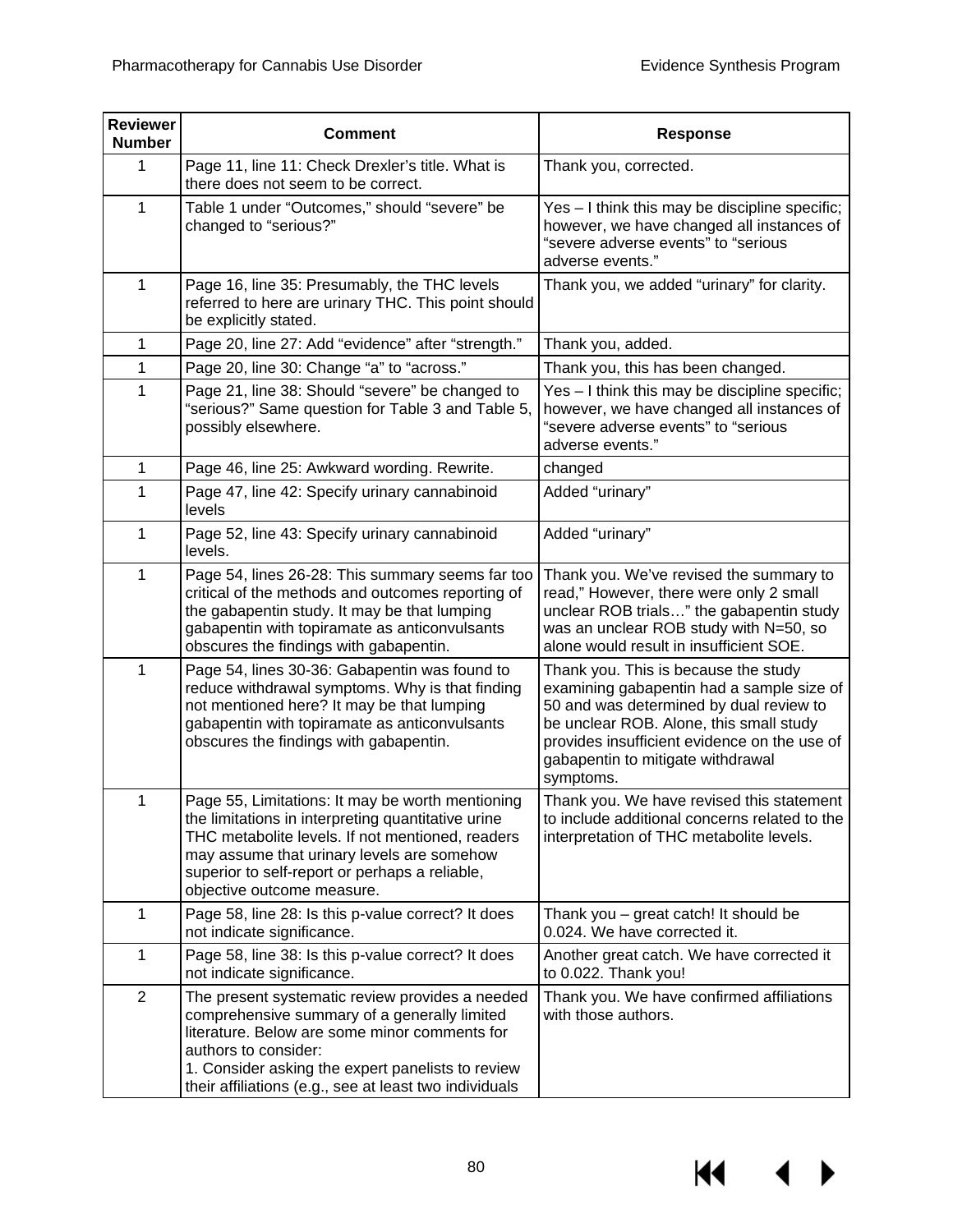$M \rightarrow$ 

| <b>Reviewer</b><br><b>Number</b> | <b>Comment</b>                                                                                                                                                                                                                                                                                                                                                                                                                                                                                                                                                                                                                                                                         | <b>Response</b>                                                                                                                                                                                                                                                                                                                                                                                                                                                                                                                                                                                                                                                                                                                                                                                                                                     |
|----------------------------------|----------------------------------------------------------------------------------------------------------------------------------------------------------------------------------------------------------------------------------------------------------------------------------------------------------------------------------------------------------------------------------------------------------------------------------------------------------------------------------------------------------------------------------------------------------------------------------------------------------------------------------------------------------------------------------------|-----------------------------------------------------------------------------------------------------------------------------------------------------------------------------------------------------------------------------------------------------------------------------------------------------------------------------------------------------------------------------------------------------------------------------------------------------------------------------------------------------------------------------------------------------------------------------------------------------------------------------------------------------------------------------------------------------------------------------------------------------------------------------------------------------------------------------------------------------|
|                                  | affiliated with CESATE who are not listed as<br>such).                                                                                                                                                                                                                                                                                                                                                                                                                                                                                                                                                                                                                                 |                                                                                                                                                                                                                                                                                                                                                                                                                                                                                                                                                                                                                                                                                                                                                                                                                                                     |
| $\overline{2}$                   | 2. Buspirone and N-acetylcysteine are mentioned<br>by name in the conclusions but not in the results<br>section of the Executive Summary. Consider<br>consistency across sections for the uneducated<br>reader and/or listing the drug classes examined<br>somewhere in the Executive Summary (if the goal<br>is to have the executive summary be a stand-<br>alone document). It was surprising to see<br>Busprione and N-acetylcystine listed in the<br>conclusion when there had been no prior mention<br>of these drugs earlier in the summary.                                                                                                                                    | Thank you. We have added both Buspirone<br>and N-acetylcysteine to the results.                                                                                                                                                                                                                                                                                                                                                                                                                                                                                                                                                                                                                                                                                                                                                                     |
| $\overline{2}$                   | 3. On page 15, the text above the figure notes<br>"The 7 RCTs included in KQ2 were also included<br>in KQ1", however, the footnote states "*All 6 KQ 2<br>studies were also included in KQ 1."                                                                                                                                                                                                                                                                                                                                                                                                                                                                                         | Thank you. Corrected so all read "7."                                                                                                                                                                                                                                                                                                                                                                                                                                                                                                                                                                                                                                                                                                                                                                                                               |
| $\overline{2}$                   | 4. On page 15, authors note "Trials examined<br>antidepressants (ie, escitalopram, fluoxetine,<br>bupropion, nefazodone, venlafaxine, vilazodone),<br>antipsychotics (ie, clozapine, ziprasidone),<br>buspirone, mood stabilizers (ie, divalproex,<br>lithium), and atomoxetine" but later in this section<br>additional categories/types of drugs are given their<br>own section/group (e.g., glutamatergic modulator,<br>antinauseant, etc). Is there a reason these latter<br>categories/groups weren't included in the above-<br>referenced list?                                                                                                                                  | Thank you. The listed trials are those that<br>fall under the subheading of<br>psychopharmacological interventions;<br>whereas, the others you mentioned do not<br>fit this category. We have added an<br>introductory paragraph for the KQ1 section<br>to make this clearer.                                                                                                                                                                                                                                                                                                                                                                                                                                                                                                                                                                       |
| $\overline{2}$                   | 5. There are two periods at the end of the first<br>sentence at the top of page 46.                                                                                                                                                                                                                                                                                                                                                                                                                                                                                                                                                                                                    | Thank you, corrected.                                                                                                                                                                                                                                                                                                                                                                                                                                                                                                                                                                                                                                                                                                                                                                                                                               |
| 3                                | Overall, this systematic review is of very high<br>quality.<br>The most important issue that I have is the unclear<br>definition of cannabis use disorder. If possible,<br>early on it would be helpful if the authors gave a<br>definition of what cannabis use disorder is, and<br>whether they use the DSM or another convention.<br>Relatedly, it would be helpful for each study in the<br>table (Table 2) to have a description of what<br>classification system was used (DSM-IV abuse<br>and/or dependence; DSM-5 cannabis use<br>disorder, etc), and potentially examine differences<br>by studies that included, e.g., those with DSM-IV<br>abuse versus those that did not. | Thank you, we have added an abbreviated<br>description of DSM V criteria and cited it.<br>We have added the inclusion criteria to<br>tables. We did not perform additional<br>analyses because no studies used DSM V<br>criteria (all were DSM IV or DSM IV-TR, or<br>self reported use). The one study that used<br>self-reported use was in a drug/outcome<br>that was SOE insufficient. Furthermore,<br>there were two studies that included Two<br>studies included participants meeting DSM<br>IV/IV-TR criteria for Cannabis abuse and<br>dependence. Once drug/outcome was<br>insufficient, and the other was a high ROB<br>study that was the only trial that found a<br>positive impact of bupropion on retention -<br>the exclusion of this study would not have<br>made a difference in the conclusion of no<br>difference from placebo. |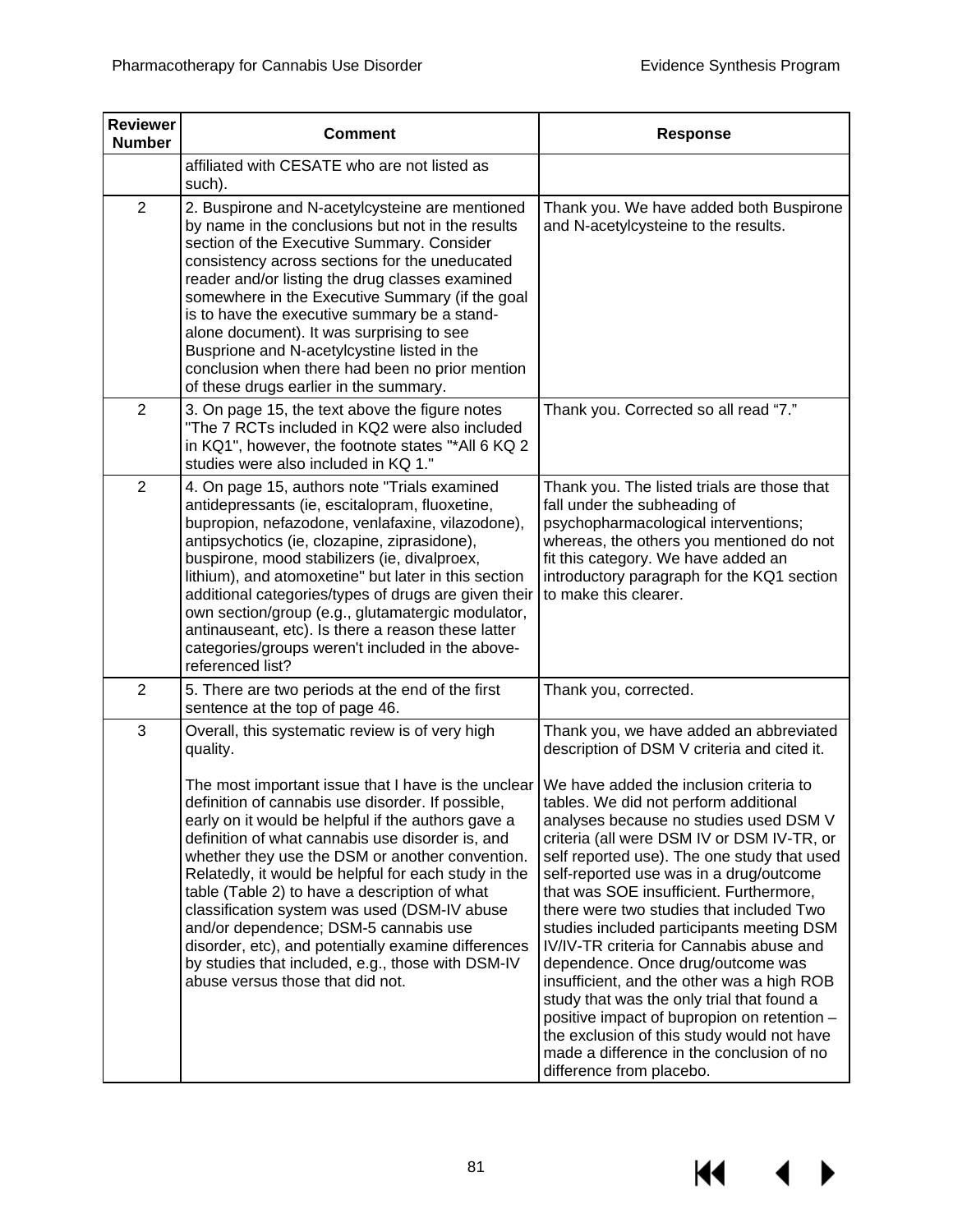| <b>Reviewer</b><br><b>Number</b> | <b>Comment</b>                                                                                                                                                                                                                                                                                                                                                                          | <b>Response</b>                                                                                                                                                                                                                                      |  |
|----------------------------------|-----------------------------------------------------------------------------------------------------------------------------------------------------------------------------------------------------------------------------------------------------------------------------------------------------------------------------------------------------------------------------------------|------------------------------------------------------------------------------------------------------------------------------------------------------------------------------------------------------------------------------------------------------|--|
| 3                                | Also, I may have missed where the authors define<br>"risk of bias" levels. If this is not included, it may<br>be helpful to include for readers (e.g., what does<br>"low" risk of bias entail?).                                                                                                                                                                                        | Thank you. We have added an in-text<br>citation, as well as an additional table to<br>Appendix C that better describes the<br>interpretation of risk of bias.                                                                                        |  |
| 3                                | Minor- There is a typo on pg. 56 line 39 "addition"                                                                                                                                                                                                                                                                                                                                     | Thank you, corrected.                                                                                                                                                                                                                                |  |
| $\overline{\mathbf{4}}$          | 1) Page 7, Line 33: spell out 'risk of bias' before<br>the acronym is presented in parentheses.                                                                                                                                                                                                                                                                                         | Thank you, corrected.                                                                                                                                                                                                                                |  |
| 4                                | 2) Page 10, last paragraph: Include contingency<br>management as an available psychosocial<br>treatment for cannabis use disorder.                                                                                                                                                                                                                                                      | Thank you, that was an oversight - added.                                                                                                                                                                                                            |  |
| 4                                | 3) Page 12, line 50: Present the rationale for<br>including studies that were at least 4 weeks in<br>duration, i.e. because of the detection window for<br>THC via toxicology testing. This rationale is<br>referenced later in the report on page 55. Also<br>note that the 4 or more week inclusion criterion<br>was not used for the selection of studies on<br>withdrawal symptoms. | Thank you. We have revised this for clarity.                                                                                                                                                                                                         |  |
| 4                                | 4) Page 16, lines 52-54: The data appear to<br>suggest that cannabis use might blunt the<br>antidepressant effects of antidepressant<br>medication among patients with severe<br>depression. This would be an important, possible<br>adverse effect to explore further in the report.                                                                                                   | Thank you. We have added a statement in<br>the conclusion addressing the lack of<br>reduction in depressive symptoms in the<br>comorbid CUD/MDD population, and have<br>also added a statement in the section on<br>future research.                 |  |
| 4                                | 5) Page 20, line 30: Change "a" to "across"                                                                                                                                                                                                                                                                                                                                             | Thank you, corrected.                                                                                                                                                                                                                                |  |
| 5                                | Page 7, Line 41: It's odd that these two<br>medications are mentioned in the conclusion, but<br>not in the Results?                                                                                                                                                                                                                                                                     | Thank you. We have added both Buspirone<br>and N-acetylcysteine to the results.                                                                                                                                                                      |  |
| 5                                | Page 10, Line 12: Clarify whether this is a national<br>estimate of the prevalence.                                                                                                                                                                                                                                                                                                     | Thank you, revised                                                                                                                                                                                                                                   |  |
| 5                                | Page 10, Line 27: Use of prevalence here is<br>confusing (implies overall prevalence), as the next<br>sentence reports prevalence of CUD among<br>patients with prior year cannabis use.                                                                                                                                                                                                | Thank you. We have added a statement<br>and reference for population based<br>prevalence, followed by the statement<br>related to those with prior year use.                                                                                         |  |
| 5                                | Page 16, Line10: Should this [12] be 23?                                                                                                                                                                                                                                                                                                                                                | Thank you. We apologize for the confusion,<br>and for clarity, we have added a paragraph<br>at the beginning of the results section<br>clarifying different drug classes. This<br>particular reference/section is specific to<br>Psychopharmacology. |  |
| 5                                | Page 16, Line 20-21: I believe this sentence<br>suggests that there was insufficient evidence for<br>all other findings. Regardless, consider clarifying<br>to make it clear.                                                                                                                                                                                                           | Thank you. We have revised this sentence<br>for clarity.                                                                                                                                                                                             |  |
| 5                                | Page 16, Line 44: It's not clear what "these<br>authors" is referring to here.                                                                                                                                                                                                                                                                                                          | Thank you, this refers to the authors of the<br>Fluoxetine trial. We have edited the<br>sentence for clarity.                                                                                                                                        |  |
| 5                                | Page 20, Lines 29-31: Sentence is unclear.                                                                                                                                                                                                                                                                                                                                              | Thank you, corrected.                                                                                                                                                                                                                                |  |

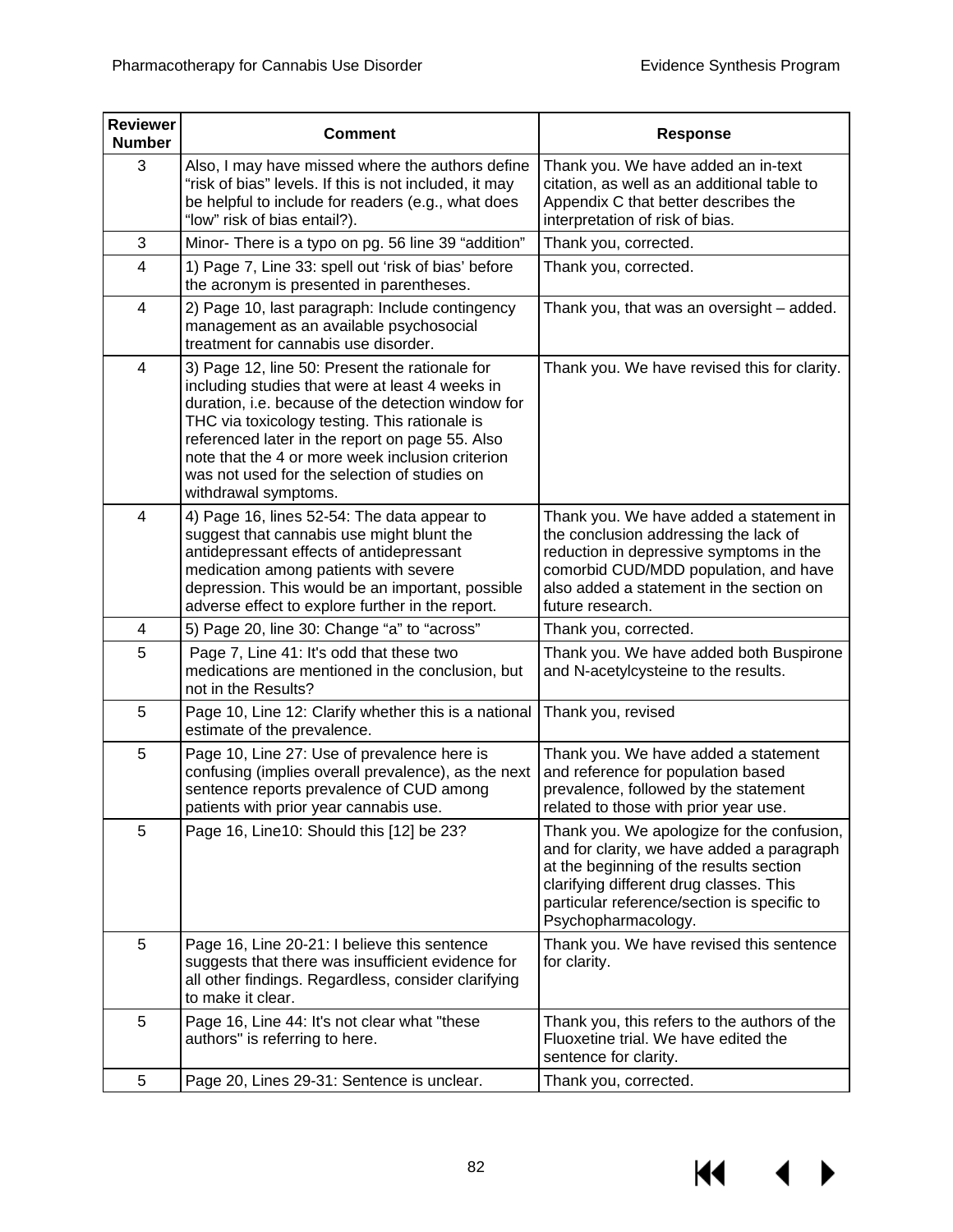| <b>Reviewer</b><br><b>Number</b> | <b>Comment</b>                                                                                                                                                                                                                                                                                                                                                                                                                                                                                                                                                                                                                                                                                                                                                             | <b>Response</b>                                                                                                                                                                                                                                                        |
|----------------------------------|----------------------------------------------------------------------------------------------------------------------------------------------------------------------------------------------------------------------------------------------------------------------------------------------------------------------------------------------------------------------------------------------------------------------------------------------------------------------------------------------------------------------------------------------------------------------------------------------------------------------------------------------------------------------------------------------------------------------------------------------------------------------------|------------------------------------------------------------------------------------------------------------------------------------------------------------------------------------------------------------------------------------------------------------------------|
| 5                                | Page 46, Line 19: Less effective in terms of which<br>outcomes?                                                                                                                                                                                                                                                                                                                                                                                                                                                                                                                                                                                                                                                                                                            | Thank you, we have revised this sentence<br>for clarity.                                                                                                                                                                                                               |
| 5                                | Page 46, Line 20: Clarify on what outcome might<br>women receive greater benefit.                                                                                                                                                                                                                                                                                                                                                                                                                                                                                                                                                                                                                                                                                          | Thank you, we have revised this sentence<br>for clarity.                                                                                                                                                                                                               |
| 5                                | Page 54, Line 26-28: Consider highlighting<br>gabapentin in this paragraph as only treatment<br>retention was the only promising finding among<br>topiramate users.                                                                                                                                                                                                                                                                                                                                                                                                                                                                                                                                                                                                        | Thank you. The study examining<br>gabapentin was a small (N=50) unclear<br>ROB study; thus, alone provides insufficient<br>evidence to form conclusions. We have<br>added the sample size to the text to better<br>clarify.                                            |
| 6                                | This evidence-based synthesis was<br>comprehensive and well-written. The key<br>questions are clear and directly addressed by the<br>review. I have no substantive concerns about the<br>EBS.<br>Minor comments:<br>The conclusions section begins "The effectiveness<br>of pharmacotherapies for cannabis use disorder<br>remains, for the most part, poorly studied." I'm not<br>sure that I would describe this topic as "poorly<br>studied". The findings are not particularly<br>encouraging but several of the studies were<br>reasonably well-designed. I would suggest leading<br>this section with a statement that involves less<br>conjecture (e.g., there are few studies, the findings<br>do not provide strong support for<br>pharmacotherapy for CUD, etc). | Thank you. We have revised this sentence<br>to read, "There is limited research<br>examining the effectiveness of<br>pharmacotherapies for cannabis use<br>disorder, and many of the existing studies<br>are hampered by poor methodological<br>quality or reporting." |
| 6                                | I was intrigued by the finding that antidepressants<br>may be associated with lower rates of abstinence.<br>This seems to have important implications for a<br>large system like VHA that treats many patients<br>with antidepressants. It would be helpful to<br>comment on the implications of this finding within<br>the sections on research gaps and/or implications<br>for VHA.                                                                                                                                                                                                                                                                                                                                                                                      | Thank you. We have added a statement in<br>the conclusion addressing the lack of<br>reduction in depressive symptoms in the<br>comorbid CUD/MDD population, and have<br>also added a statement in the section on<br>future research.                                   |
| 6                                | It is worth noting that the subgroup analyses likely<br>lacked power to detect meaningful differences<br>between groups. Thus, there is the potential that<br>important differences exist between subgroups but<br>these have yet to be identified in the literature.                                                                                                                                                                                                                                                                                                                                                                                                                                                                                                      | We have added a statement to the<br>limitations section addressing the lack of<br>power in subgroup analyses.                                                                                                                                                          |
| $\overline{7}$                   | This is a well-written report and thorough<br>examination of outcomes of pharmacotherapy for<br>CUD. Comments below are meant to improve the<br>clarity and consistency of writing.<br>1. In the Executive Summary (p. 7, line 14), the<br>search strategy is stated to have included articles<br>up to November 2018. In Appendix A, the search<br>appears to have ended in July 2018.                                                                                                                                                                                                                                                                                                                                                                                    | Thank you for noting the discrepancy. The<br>search ended in July 2018, and the ES has<br>been revised.                                                                                                                                                                |
| $\overline{7}$                   | 2. In figure 2 on p. 15, it is unclear how many<br>articles were extracted from the 2014 review and,<br>thus, how many of the 23 studies analyzed for this                                                                                                                                                                                                                                                                                                                                                                                                                                                                                                                                                                                                                 | Thank you. We have edited the figure and<br>text for clarity.                                                                                                                                                                                                          |